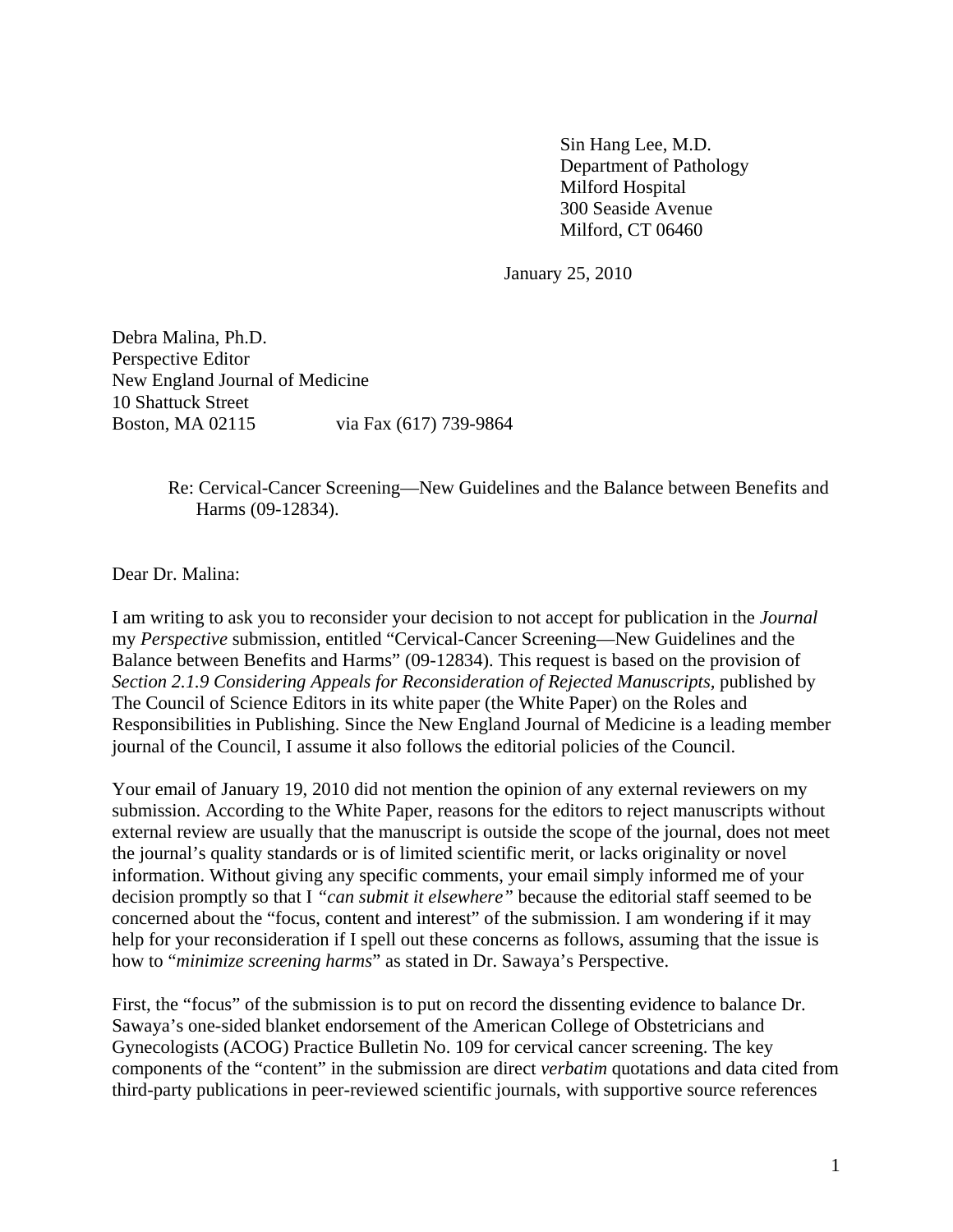accessible through the United States National Library of Medicine website, [www.pubmed.gov](http://www.pubmed.gov/) . The "interest" is to search for a truthful etiology for the excessive number of unnecessary colposcopic biopsies, a harmful practice which can no longer be ignored by the ACOG, evidenced by its issuing the Practice Bulletin No. 109 to replace its Practice Bulletin No. 45 issued 6 years earlier under an identical title. I believe that to convey the focus, contents and interest of my submission to the readers is consistent with the *Journal's* stated "mission to publish current, authoritative, and unbiased information about advances in medical research".

The dissenting evidence presented in my submission indicates that the real cause for the recent upsurge of unnecessary colposcopic biopsies was the introduction of the liquid-based Pap cytology and the Digene's HC2 HPV assay being used as a cancer-screening triage, both of which were first recommended as guidelines in the ACOG Practice Bulletin Number 45 entitled "Cervical Cytology Screening" published in 2003. It seems apparent that ACOG now tried to whitewash the practice leading to excessive unnecessary biopsies by blaming "over use" of Pap tests among women below 21 years of age, instead of dealing with its incorrect guidelines. The dissenting evidence indicates that ACOG's judgment might have been under the influence of the cash-rich medical device manufacturers. ACOG Bulletins No. 45 and No. 109, both recommending widespread uses of the liquid-based cytology to perform Pap test and the Digene's HPV assay as the triage to determine the need for referrals to colposcopic biopsies, were largely based on publications written by "experts" directly or indirectly receiving monetary benefits from these device manufacturers or co-authored by employees of the device manufacturers. For example, in Practice Bulletin No. 109, eight (8) references were quoted to support the statement "The utility of HPV DNA testing has been well documented for the primary triage of cervical cytology test results read as ASC-US (45, 83-88)." A little more indepth reading of these references showed that they were largely written by paid consultants of the medical device manufacturer or its employees, or their contents did not really support a safe and effective use of HPV assays as the primary triage of cervical cytology test results read as ASC-US. In fact, **Ref.#86** concluded in **2000** the HPV triage was used to increase detection sensitivity of CIN "**at the expense of specificity"** (increased unnecessary biopsies).

The results of analysis of these 8 references quoted in ACOG Practice Bulletin No. 109 are summarized as follows.

**Ref. #45** The lead author was T.C. Wright. On public record, an Editor's note in another journal stated in 2000 that "*A. Lorincz is Scientific Director of Digene Corporation, R. M. Richart holds stock in and is a consultant to Digene Corporation, and T. C. Wright conducts research sponsored by Digene Corporation and is a member of their speaker's bureau."* [1]. I have personally attended some of these manufacturer-provided Powerpoint presentations by Dr. Wright.

**Ref. #83. The footnote of Ref. #83 stated: Funding/Support**: This study was funded by a grant from the Kaiser Permanente Innovations Program (Drs Manos, Kinney, and Hiatt), and by grants, technical support, reagents, supplies, and equipment from Cytyc Corporation and Digene Corporation, (Dr Manos).

**Financial Disclosure**: Drs Manos, Kinney, and Sherman have received grants or supplies from Cytyc Corporation, Boxborough, Mass, and Digene Corporation, Beltsville, Md. Drs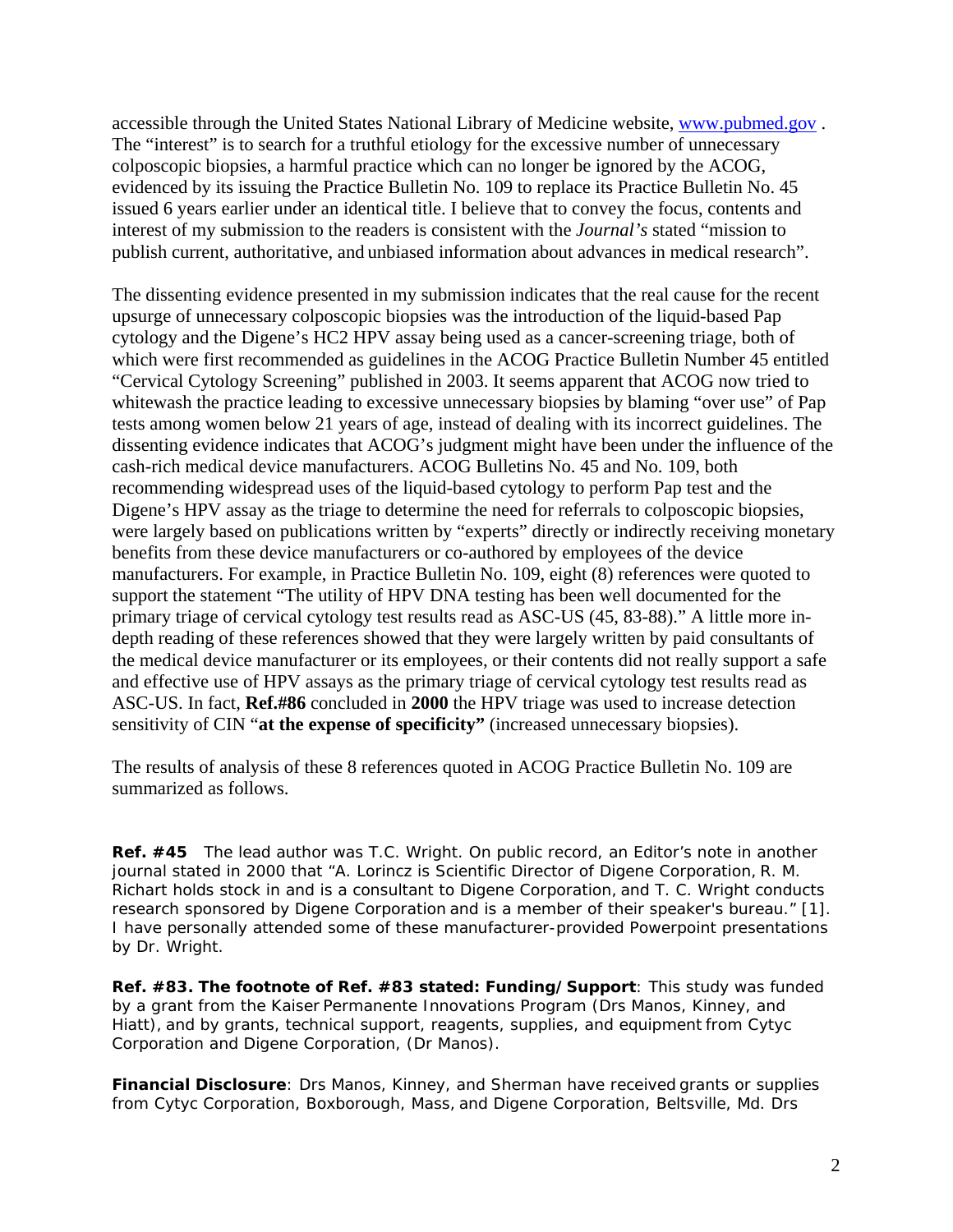Manos and Kinney have received honoraria for speaking from Cytyc and Digene. Dr Manos owns shares of Cytyc common stock.

**Ref. #84.** The relationship of co-authors Wright TC, Jr., Lorincz A and Richart RM with Digene Corporation was already mentioned above [1].

**Ref. #85**. This report only addressed the cost issue by stating "The cost of reflex HPV testing using conventional smear or liquid-based media was less than routine colposcopy (\$4809 and \$4308, respectively, versus \$4875 per case detected)."

**Ref. # 86.** The CONCLUSION of this article was "Compared with repeat cytology, combined triage with HPV testing markedly improves sensitivity for detecting CIN in women with ASCUS, but **at the expense of specificity**." In fact, it predicted the rise of unnecessary colposcopic biopsies because the HPV testing was low in specificity.

**Ref. #87.** No authors were named in this reference. But ASCUS-LSIL Triage Study Group was largely composed of people who co-authored with A. Lorincz articles (see below) promoting Digene HPV assay to be used as triage for referrals to colposcopic biopsies.

**Ref. # 88**. Conflicts of Interest: C.J.L.M. Meijer is member of the advisory board of Qiagen (formerly Digene) and received lecture fee from GSK. E.L. Franco provided occasional consultation to Gen-Probe and Roche. G. Ronco provided occasional consultation to Gen-Probe. F.X. Bosch provided occasional consultation to Qiagen and Roche. J. Cuzick is member of the advisory boards of Qiagen, Roche and Gen-Probe. P.J.F. Snijders provided occasional consultation to Roche and Gen-Probe. Qiagen, Gen-Probe and Roche are companies involved with HPV diagnostics.  $# C$  Simoens and M Arbyn received travel funding from GSK and SPMSD, respectively (before 2008). P Van Damme has been principal investigator of bivalent and quadrivalent HPV vaccine trials, for which the University of Antwerp obtains contractual funding. All other authors declare no conflict of interest.

A brief online search revealed that A. Lorincz, as the senior scientific officer of Digene Corporation, recruited as company consultants from various academic institutes and government agencies as his co-authors in the following publications to promote Digene's HPV assays for detection of cancer and as the triage to colposcopic biopsies. In one of the articles which Dr. Lorincz co-authored in 2003 [11], it was concluded that **the HPV assays increased the number of colposcopy referrals** in a study conducted in Mexico, where the cervical cancer prevalence was significantly higher than in the US general population**.** Dr. Sawaya and the authors of the ACOG Practice Bulletins No. 45 and No.109 knew or should have known these dissenting data already published between 2000 and 2003, but chose to ignore them.

## **Reference articles (not a complete list) co-authored by A. Lorincz with paid consultant experts to promote Digene HPV testing while knowing it would increase the number of colposcopic biopsies**

- 1. Kuhn L, Denny L, Pollack A, Lorincz A, Richart RM, Wright TC. [Human papillomavirus DNA testing for](http://www.ncbi.nlm.nih.gov/pubmed/10814677?itool=EntrezSystem2.PEntrez.Pubmed.Pubmed_ResultsPanel.Pubmed_RVDocSum&ordinalpos=3)  [cervical cancer screening in low-resource settings.](http://www.ncbi.nlm.nih.gov/pubmed/10814677?itool=EntrezSystem2.PEntrez.Pubmed.Pubmed_ResultsPanel.Pubmed_RVDocSum&ordinalpos=3) J Natl Cancer Inst. 2000 May 17;92(10):818-25.
- 2. Castle PE, Sadorra M, Garcia FA, Cullen AP, Lorincz AT, Mitchell AL, Whitby D, Chuke R, Kornegay JR. [Mouthwash as a low-cost and safe specimen transport medium for human papillomavirus DNA testing of](http://www.ncbi.nlm.nih.gov/pubmed/17416781?itool=EntrezSystem2.PEntrez.Pubmed.Pubmed_ResultsPanel.Pubmed_RVDocSum&ordinalpos=25)  [cervicovaginal specimens.](http://www.ncbi.nlm.nih.gov/pubmed/17416781?itool=EntrezSystem2.PEntrez.Pubmed.Pubmed_ResultsPanel.Pubmed_RVDocSum&ordinalpos=25) Cancer Epidemiol Biomarkers Prev. 2007 Apr;16(4):840-3.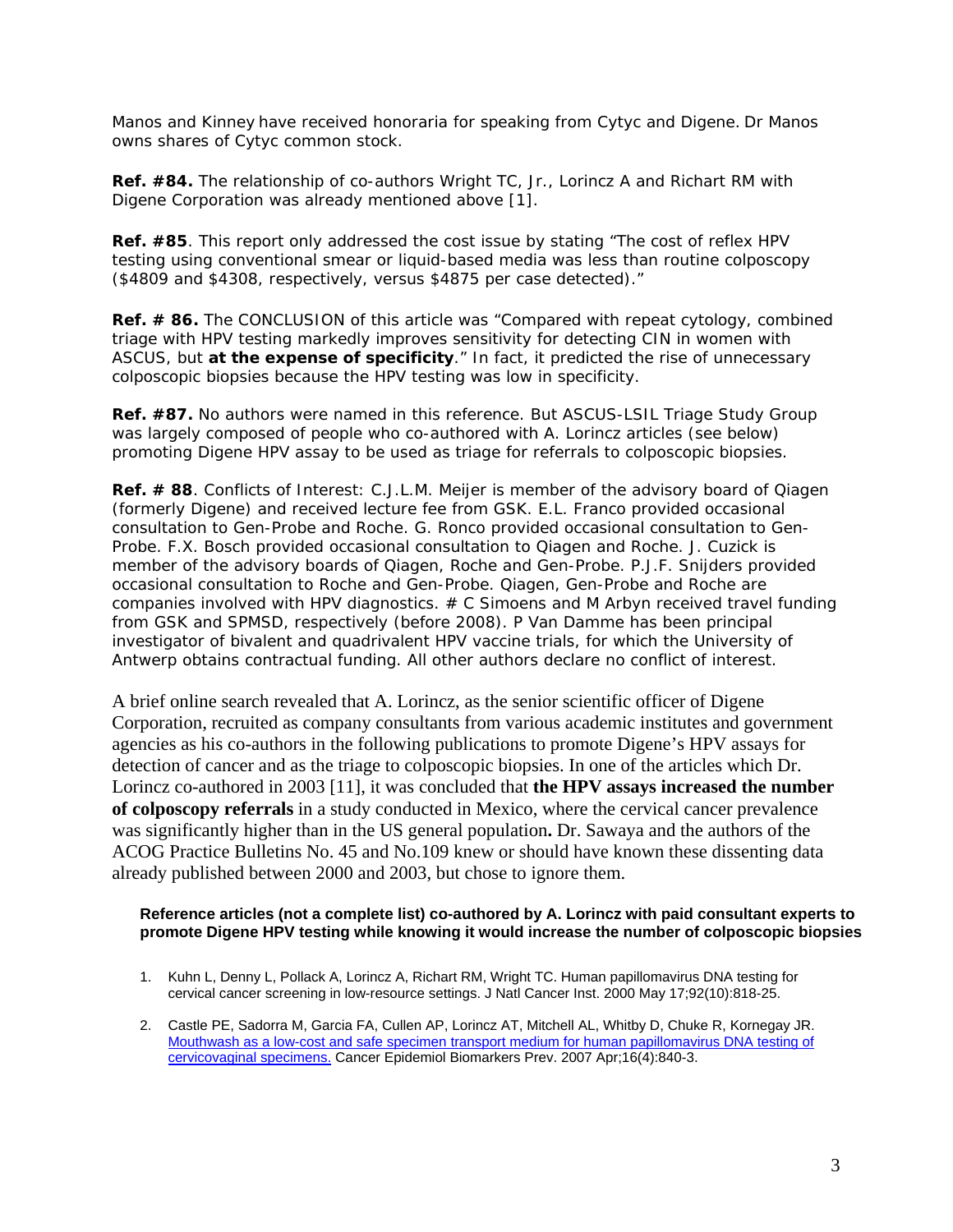- 3. Hesselink AT, Bulkmans NW, Berkhof J, Lorincz AT, Meijer CJ, Snijders PJ. [Cross-sectional comparison of](http://www.ncbi.nlm.nih.gov/pubmed/17021097?itool=EntrezSystem2.PEntrez.Pubmed.Pubmed_ResultsPanel.Pubmed_RVDocSum&ordinalpos=35)  [an automated hybrid capture 2 assay and the consensus GP5+/6+ PCR method in a population-based](http://www.ncbi.nlm.nih.gov/pubmed/17021097?itool=EntrezSystem2.PEntrez.Pubmed.Pubmed_ResultsPanel.Pubmed_RVDocSum&ordinalpos=35)  [cervical screening program.](http://www.ncbi.nlm.nih.gov/pubmed/17021097?itool=EntrezSystem2.PEntrez.Pubmed.Pubmed_ResultsPanel.Pubmed_RVDocSum&ordinalpos=35) J Clin Microbiol. 2006 Oct;44(10):3680-5.
- 4. Khan MJ, Castle PE, Lorincz AT, Wacholder S, Sherman M, Scott DR, Rush BB, Glass AG, Schiffman M. [The elevated 10-year risk of cervical precancer and cancer in women with human papillomavirus \(HPV\) type](http://www.ncbi.nlm.nih.gov/pubmed/16030305?itool=EntrezSystem2.PEntrez.Pubmed.Pubmed_ResultsPanel.Pubmed_RVDocSum&ordinalpos=51)  [16 or 18 and the possible utility of type-specific HPV testing in clinical practice.](http://www.ncbi.nlm.nih.gov/pubmed/16030305?itool=EntrezSystem2.PEntrez.Pubmed.Pubmed_ResultsPanel.Pubmed_RVDocSum&ordinalpos=51) J Natl Cancer Inst. 2005 Jul 20;97(14):1072-9.
- 5. Castle PE, Schiffman M, Scott DR, Sherman ME, Glass AG, Rush BB, Schussler JE, Wacholder S, Lorincz AT. Semiquantitative human papillomavirus type 16 viral load and the prospective risk of cervical precancer and [cancer.](http://www.ncbi.nlm.nih.gov/pubmed/15894692?itool=EntrezSystem2.PEntrez.Pubmed.Pubmed_ResultsPanel.Pubmed_RVDocSum&ordinalpos=53) Cancer Epidemiol Biomarkers Prev. 2005 May;14(5):1311-4.
- 6. Castle PE, Garcia-Meijide M, Holladay EB, Chuke R, Payne J, Long A, Siefers H, Demuth F, Lorincz AT. [A novel](http://www.ncbi.nlm.nih.gov/pubmed/15842050?itool=EntrezSystem2.PEntrez.Pubmed.Pubmed_ResultsPanel.Pubmed_RVDocSum&ordinalpos=55)  filtration-based processing method of liquid cytology specimens for human papillomavirus DNA testing by hybrid [capture II.](http://www.ncbi.nlm.nih.gov/pubmed/15842050?itool=EntrezSystem2.PEntrez.Pubmed.Pubmed_ResultsPanel.Pubmed_RVDocSum&ordinalpos=55) Am J Clin Pathol. 2005 Feb;123(2):250-5.
- 7. Mattosinho de Castro Ferraz Mda G, Nicolau SM, Stávale JN, Focchi J, Castelo A, Dôres GB, Mielzynska-Lohnas I, Lorincz A, Rodrigues de Lima G. [Cervical biopsy-based comparison of a new liquid-based thin-layer preparation](http://www.ncbi.nlm.nih.gov/pubmed/15048954?itool=EntrezSystem2.PEntrez.Pubmed.Pubmed_ResultsPanel.Pubmed_RVDocSum&ordinalpos=64)  [with conventional Pap smears.](http://www.ncbi.nlm.nih.gov/pubmed/15048954?itool=EntrezSystem2.PEntrez.Pubmed.Pubmed_ResultsPanel.Pubmed_RVDocSum&ordinalpos=64) Diagn Cytopathol. 2004 Apr;30(4):220-6.
- 8. Lörincz AT. [Screening for cervical cancer: new alternatives and research.](http://www.ncbi.nlm.nih.gov/pubmed/14746031?itool=EntrezSystem2.PEntrez.Pubmed.Pubmed_ResultsPanel.Pubmed_RVDocSum&ordinalpos=67) Salud Publica Mex. 2003;45 Suppl 3:S376-87. Review.
- 9. Obiso R, Lorincz A. [Digene Corporation.](http://www.ncbi.nlm.nih.gov/pubmed/14683424?itool=EntrezSystem2.PEntrez.Pubmed.Pubmed_ResultsPanel.Pubmed_RVDocSum&ordinalpos=68) Pharmacogenomics. 2004 Jan;5(1):129-32.
- 10. Castle PE, Lorincz AT, Scott DR, Sherman ME, Glass AG, Rush BB, Wacholder S, Burk RD, Manos MM, Schussler JE, Macomber P, Schiffman M. [Comparison between prototype hybrid capture 3 and hybrid capture 2](http://www.ncbi.nlm.nih.gov/pubmed/12958220?itool=EntrezSystem2.PEntrez.Pubmed.Pubmed_ResultsPanel.Pubmed_RVDocSum&ordinalpos=71)  [human papillomavirus DNA assays for detection of high-grade cervical intraepithelial neoplasia and cancer.](http://www.ncbi.nlm.nih.gov/pubmed/12958220?itool=EntrezSystem2.PEntrez.Pubmed.Pubmed_ResultsPanel.Pubmed_RVDocSum&ordinalpos=71) J Clin Microbiol. 2003 Sep;41(9):4022-30.
- 11. Salmerón J, Lazcano-Ponce E, Lorincz A, Hernández M, Hernández P, Leyva A, Uribe M, Manzanares H, Antunez A, Carmona E, Ronnett BM, Sherman ME, Bishai D, Ferris D, Flores Y, Yunes E, Shah KV. [Comparison](http://www.ncbi.nlm.nih.gov/pubmed/12948281?itool=EntrezSystem2.PEntrez.Pubmed.Pubmed_ResultsPanel.Pubmed_RVDocSum&ordinalpos=72)  [of HPV-based assays with Papanicolaou smears for cervical cancer screening in Morelos State, Mexico.](http://www.ncbi.nlm.nih.gov/pubmed/12948281?itool=EntrezSystem2.PEntrez.Pubmed.Pubmed_ResultsPanel.Pubmed_RVDocSum&ordinalpos=72) Cancer Causes Control. 2003 Aug;14(6):505-12. (Both HPV assays detected more cases of CIN2/3 or CC than Pap cytology alone. However, the HPV assays increased the number of colposcopy referrals. Our study suggests that HPV testing could be an effective way to improve the performance of CC screening.)
- 12. Lytwyn A, Sellors JW, Mahony JB, Daya D, Chapman W, Howard M, Roth P, Lorincz AT, Gafni A, Walter SD. [Adjunctive human papillomavirus testing in the 2-year follow-up of women with low-grade cervical cytologic](http://www.ncbi.nlm.nih.gov/pubmed/12946228?itool=EntrezSystem2.PEntrez.Pubmed.Pubmed_ResultsPanel.Pubmed_RVDocSum&ordinalpos=73)  [abnormalities: a randomized trial and economic evaluation.](http://www.ncbi.nlm.nih.gov/pubmed/12946228?itool=EntrezSystem2.PEntrez.Pubmed.Pubmed_ResultsPanel.Pubmed_RVDocSum&ordinalpos=73) Arch Pathol Lab Med. 2003 Sep;127(9):1169-75.
- 13. Lörincz AT, Richart RM. [Human papillomavirus DNA testing as an adjunct to cytology in cervical screening](http://www.ncbi.nlm.nih.gov/pubmed/12873167?itool=EntrezSystem2.PEntrez.Pubmed.Pubmed_ResultsPanel.Pubmed_RVDocSum&ordinalpos=75)  [programs.](http://www.ncbi.nlm.nih.gov/pubmed/12873167?itool=EntrezSystem2.PEntrez.Pubmed.Pubmed_ResultsPanel.Pubmed_RVDocSum&ordinalpos=75) Arch Pathol Lab Med. 2003 Aug;127(8):959-68. Review.
- 14. Gravitt PE, Burk RD, Lorincz A, Herrero R, Hildesheim A, Sherman ME, Bratti MC, Rodriguez AC, Helzlsouer KJ, Schiffman M. [A comparison between real-time polymerase chain reaction and hybrid capture 2 for human](http://www.ncbi.nlm.nih.gov/pubmed/12814990?itool=EntrezSystem2.PEntrez.Pubmed.Pubmed_ResultsPanel.Pubmed_RVDocSum&ordinalpos=76)  [papillomavirus DNA quantitation.](http://www.ncbi.nlm.nih.gov/pubmed/12814990?itool=EntrezSystem2.PEntrez.Pubmed.Pubmed_ResultsPanel.Pubmed_RVDocSum&ordinalpos=76) Cancer Epidemiol Biomarkers Prev. 2003 Jun;12(6):477-84.
- 15. Sherman ME, Lorincz AT, Scott DR, Wacholder S, Castle PE, Glass AG, Mielzynska-Lohnas I, Rush BB, Schiffman M. [Baseline cytology, human papillomavirus testing, and risk for cervical neoplasia: a 10-year cohort](http://www.ncbi.nlm.nih.gov/pubmed/12509400?itool=EntrezSystem2.PEntrez.Pubmed.Pubmed_ResultsPanel.Pubmed_RVDocSum&ordinalpos=83)  [analysis.](http://www.ncbi.nlm.nih.gov/pubmed/12509400?itool=EntrezSystem2.PEntrez.Pubmed.Pubmed_ResultsPanel.Pubmed_RVDocSum&ordinalpos=83) J Natl Cancer Inst. 2003 Jan 1;95(1):46-52.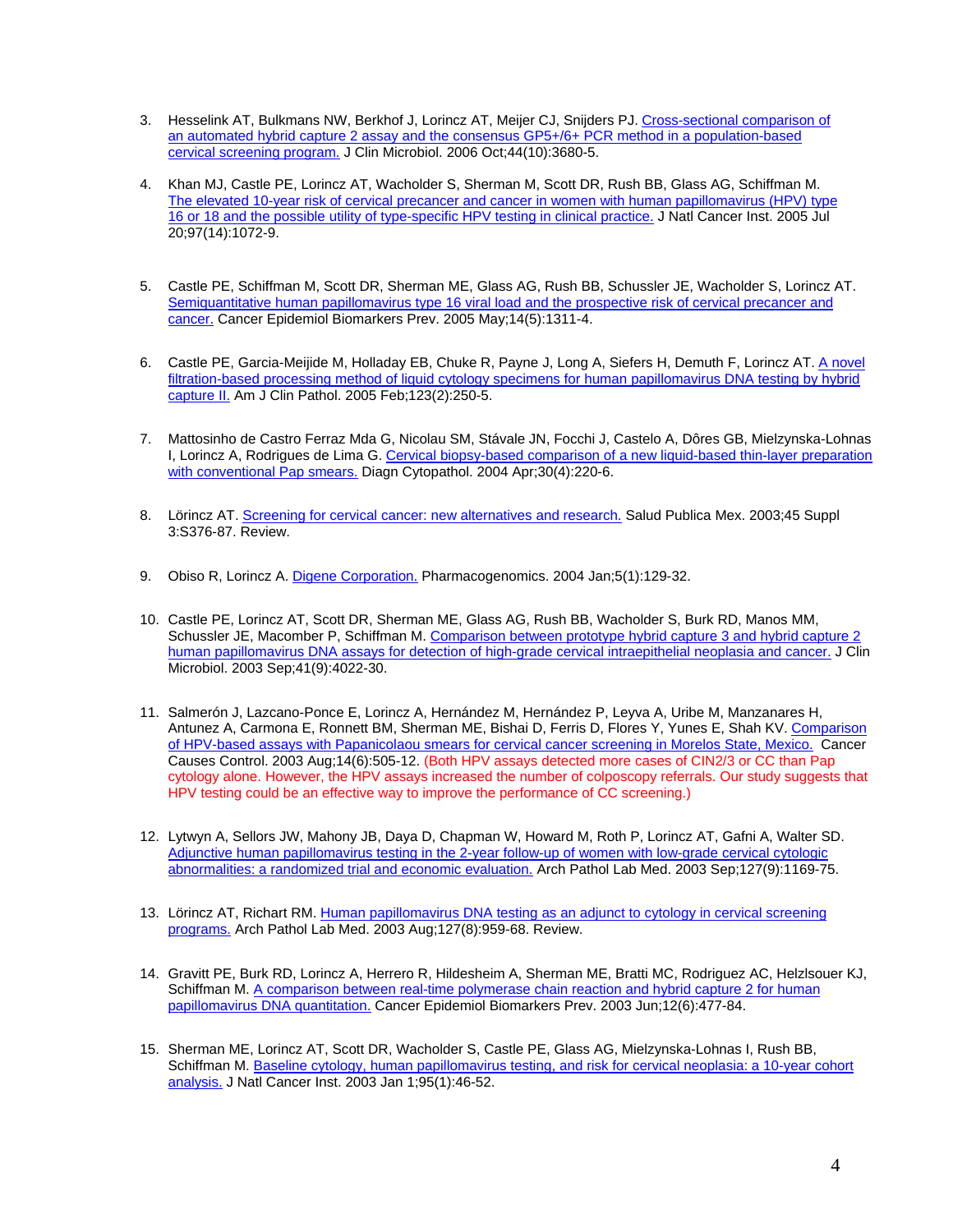- 16. Castle PE, Schiffman M, Burk RD, Wacholder S, Hildesheim A, Herrero R, Bratti MC, Sherman ME, Lorincz A. [Restricted cross-reactivity of hybrid capture 2 with nononcogenic human papillomavirus types.](http://www.ncbi.nlm.nih.gov/pubmed/12433717?itool=EntrezSystem2.PEntrez.Pubmed.Pubmed_ResultsPanel.Pubmed_RVDocSum&ordinalpos=84) Cancer Epidemiol Biomarkers Prev. 2002 Nov;11(11):1394-9.
- 17. Castle PE, Wacholder S, Sherman ME, Lorincz AT, Glass AG, Scott DR, Rush BB, Demuth F, Schiffman M. [Absolute risk of a subsequent abnormal pap among oncogenic human papillomavirus DNA-positive, cytologically](http://www.ncbi.nlm.nih.gov/pubmed/12412168?itool=EntrezSystem2.PEntrez.Pubmed.Pubmed_ResultsPanel.Pubmed_RVDocSum&ordinalpos=85)  [negative women.](http://www.ncbi.nlm.nih.gov/pubmed/12412168?itool=EntrezSystem2.PEntrez.Pubmed.Pubmed_ResultsPanel.Pubmed_RVDocSum&ordinalpos=85) Cancer. 2002 Nov 15;95(10):2145-51.
- 18. Castle PE, Wacholder S, Lorincz AT, Scott DR, Sherman ME, Glass AG, Rush BB, Schussler JE, Schiffman M. [A](http://www.ncbi.nlm.nih.gov/pubmed/12237286?itool=EntrezSystem2.PEntrez.Pubmed.Pubmed_ResultsPanel.Pubmed_RVDocSum&ordinalpos=89)  [prospective study of high-grade cervical neoplasia risk among human papillomavirus-infected women.](http://www.ncbi.nlm.nih.gov/pubmed/12237286?itool=EntrezSystem2.PEntrez.Pubmed.Pubmed_ResultsPanel.Pubmed_RVDocSum&ordinalpos=89) J Natl Cancer Inst. 2002 Sep 18;94(18):1406-14.
- 19. Castle PE, Schiffman M, Gravitt PE, Kendall H, Fishman S, Dong H, Hildesheim A, Herrero R, Bratti MC, Sherman ME, Lorincz A, Schussler JE, Burk RD. [Comparisons of HPV DNA detection by MY09/11 PCR](http://www.ncbi.nlm.nih.gov/pubmed/12226831?itool=EntrezSystem2.PEntrez.Pubmed.Pubmed_ResultsPanel.Pubmed_RVDocSum&ordinalpos=90)  [methods.](http://www.ncbi.nlm.nih.gov/pubmed/12226831?itool=EntrezSystem2.PEntrez.Pubmed.Pubmed_ResultsPanel.Pubmed_RVDocSum&ordinalpos=90) J Med Virol. 2002 Nov;68(3):417-23.
- 20. Flores Y, Shah K, Lazcano E, Hernández M, Bishai D, Ferris DG, Lörincz A, Hernández P, Salmerón J; Morelos HPV Study Collaborators. [Design and methods of the evaluation of an HPV-based cervical cancer](http://www.ncbi.nlm.nih.gov/pubmed/12216521?itool=EntrezSystem2.PEntrez.Pubmed.Pubmed_ResultsPanel.Pubmed_RVDocSum&ordinalpos=92)  [screening strategy in Mexico: The Morelos HPV Study.](http://www.ncbi.nlm.nih.gov/pubmed/12216521?itool=EntrezSystem2.PEntrez.Pubmed.Pubmed_ResultsPanel.Pubmed_RVDocSum&ordinalpos=92) Salud Publica Mex. 2002 Jul-Aug;44(4):335-44.
- 21. Pretorius RG, Peterson P, Novak S, Azizi F, Sadeghi M, Lorincz AT. Comparison of two signal-amplification [DNA tests for high-risk HPV as an aid to colposcopy.](http://www.ncbi.nlm.nih.gov/pubmed/12012880?itool=EntrezSystem2.PEntrez.Pubmed.Pubmed_ResultsPanel.Pubmed_RVDocSum&ordinalpos=95) J Reprod Med. 2002 Apr;47(4):290-6.
- 22. Castle PE, Lorincz AT, Mielzynska-Lohnas I, Scott DR, Glass AG, Sherman ME, Schussler JE, Schiffman M. [Results of human papillomavirus DNA testing with the hybrid capture 2 assay are reproducible.](http://www.ncbi.nlm.nih.gov/pubmed/11880448?itool=EntrezSystem2.PEntrez.Pubmed.Pubmed_ResultsPanel.Pubmed_RVDocSum&ordinalpos=98) J Clin Microbiol. 2002 Mar;40(3):1088-90.
- 23. Terry G, Ho L, Londesborough P, Cuzick J, Mielzynska-Lohnas I, Lorincz A. Detection of high-risk HPV types by [the hybrid capture 2 test.](http://www.ncbi.nlm.nih.gov/pubmed/11505458?itool=EntrezSystem2.PEntrez.Pubmed.Pubmed_ResultsPanel.Pubmed_RVDocSum&ordinalpos=105) J Med Virol. 2001 Sep;65(1):155-62.

The annual financial reports published online by Digene Corporation showed that the company has rewarded Dr. A. Lorincz millions of dollars in the form of salary, bonus and stock shares/options for his efforts in organizing these publications. Based on these publications, aggressive marketing of the Digene HPV assay as the triage tool for referrals to further cancer testing, as recommended by the 2003 ACOG Bulletin No. 45 guidelines, has caused unnecessary harm to many women at any age and added more than \$10 billion unnecessary health care expenditure every year in this country. After the harm of excessive unnecessary cervical biopsies was brought to public lights, the ACOG practice Bulletin No. 109 was issued to gloss over the root cause of the excessive unnecessary cervical biopsies to protect the more than \$10 billion per year ASCUS/LSIL industry, which will continue to benefit ACOG's due-paying membership, Dr. Sawaya included. In his Perspective*,* Dr. Sawaya promoted the ACOG practice guidelines by stating *"Although cervical cancer is rare before the age of 21, cytologic abnormalities are common and can lead to labeling, anxiety, extended surveillance, and invasive procedures, such as colposcopy."* Based on the dissenting evidence, one could have easily concluded "**Although cervical cancer is rare in the United States, detections of HPV are common and can lead to labeling, anxiety, extended surveillance, and invasive procedures, such as colposcopy"**. The fundamental scientific flaw of Dr. Sawaya'a Perspective and the ACOG Bulletins No. 45 and 109 is promoting the use of a virology test result as the triage to an invasive procedure to predict a cancerous outcome. As a result, the positive predictive value (PPV) is extremely low.